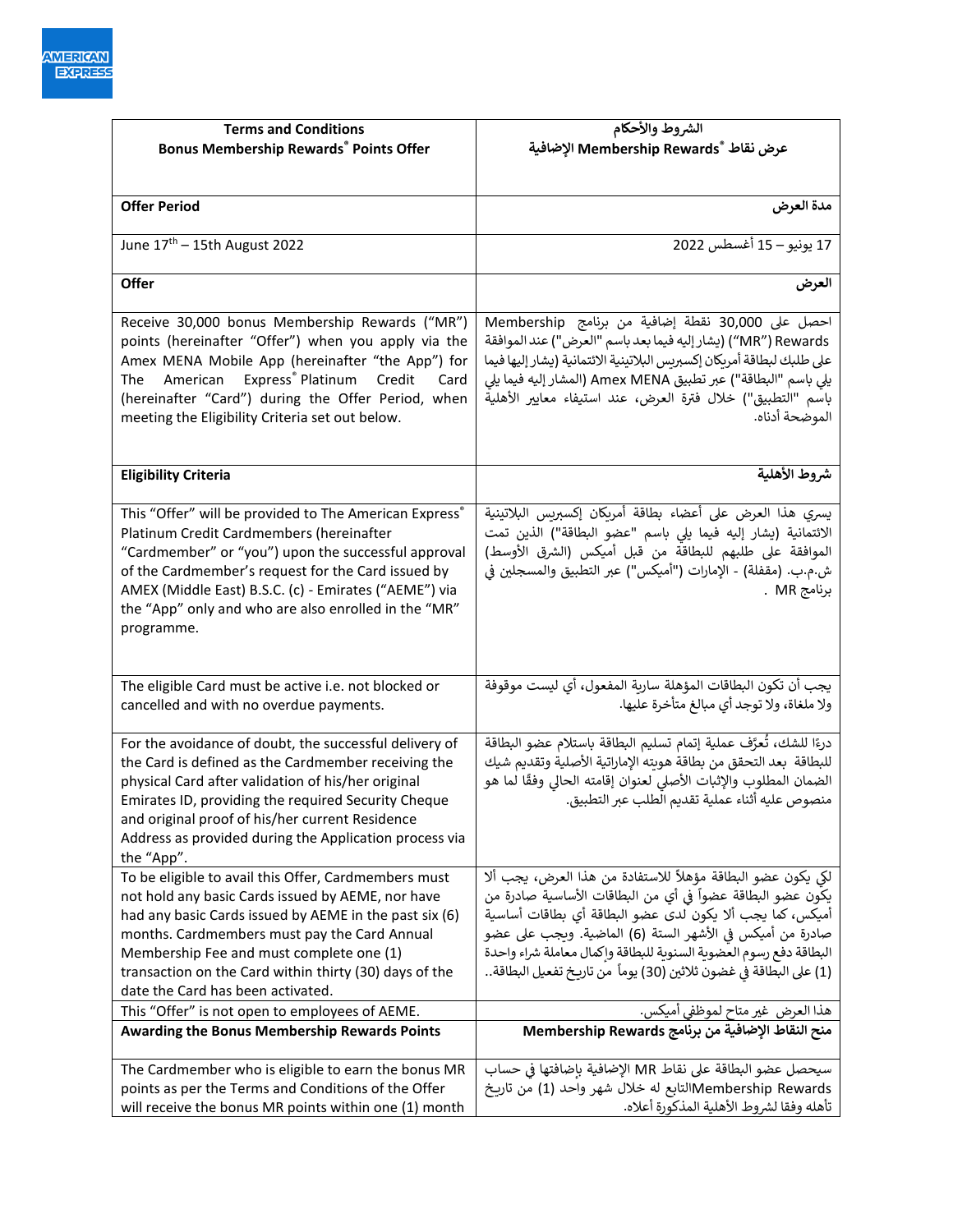| of becoming eligible as per meeting the Eligibility<br>Criteria mentioned above.                                                                                                                                                                                                                                |                                                                                                                                                                                                                                             |
|-----------------------------------------------------------------------------------------------------------------------------------------------------------------------------------------------------------------------------------------------------------------------------------------------------------------|---------------------------------------------------------------------------------------------------------------------------------------------------------------------------------------------------------------------------------------------|
| The 30,000 bonus MR points will be awarded only once<br>per eligible Basic Cardmember during the "Offer"<br>Period.                                                                                                                                                                                             | سيتم منح 30,000 نقطة من برنامج Membership Rewards مرة<br>واحدة فقط لكل عضو بطاقة أساسي مؤهل خلال فترة العرض.                                                                                                                                |
| The "Cardmember" will continue to earn the standard<br>"MR" points on his/her spends as per the Cardmember<br>Agreement and Membership Rewards programme<br>Terms and Conditions.                                                                                                                               | سوف يستمر عضو البطاقة في كسب نقاط برنامج Membership<br>Rewards بالمعدل الاعتيادي مقابل إنفاقه، وذلك وفقاً لشروط<br>وأحكام إتفاقية عضو البطاقة وبرنامج Membership Rewards.                                                                   |
| <b>Relationship with Other Offers</b>                                                                                                                                                                                                                                                                           | علاقة هذا العرض بالعروض الأخرى                                                                                                                                                                                                              |
| Cardmembers who avail this Offer will remain eligible<br>offer<br>other<br>or promotion<br>running<br>for<br>any<br>simultaneously by AEME, unless otherwise specified.                                                                                                                                         | يمكن لأعضاء البطاقات الذين استفادوا من هذا العرض الاستفادة<br>أيضاً من أي عروض أخرى تطلقها أميكس بالوقت ذاته، ما لم يُحدد<br>غير ذلك.                                                                                                       |
| <b>General Terms</b>                                                                                                                                                                                                                                                                                            | أحكام عامة                                                                                                                                                                                                                                  |
| Standard Membership Rewards Programme Terms and<br>Conditions will continue to apply. Please click here for<br>detailed Membership Rewards Programme Terms and<br>Conditions.                                                                                                                                   | تظل الأحكام والشروط الأساسية لبرنامج Membership Rewards<br>سارية. اضغط <u>هنا</u> للاطلاع على قائمة الأحكام والشروط لبرنامج<br>.Membership Rewards                                                                                          |
| Taxes and fees are applicable upon redemption of<br>airline tickets across airline partners in the Membership<br>Rewards Programme.                                                                                                                                                                             | تطبق الضرائب والرسوم عند استبدال النقاط مقابل تذاكر الطيران<br>لدى جميع شركاء الطيران المشتركين في برنامج  Membership<br>.Rewards                                                                                                           |
| Cardmembers' Card Accounts must be shown as active<br>and regular during the Offer Period and at the time the<br>bonus points are awarded i.e. the Card account must<br>not be blocked or cancelled and have no overdue<br>payments during the Offer Period and as on the date<br>the bonus points are awarded. | ويشترط أن تكون حسابات أعضاء البطاقات سارية ومنتظمة خلال<br>فترة العرض وعند منح النقاط الإضافية والرصيد المسترجع، مع مراعاة<br>عدم وجود أي متأخرات، وألا تكون البطاقة موقوفة أو ملغاة.                                                       |
| Membership Rewards points are provided by AEME. All<br>Membership Rewards redemptions are subject to<br>availability and certain restrictions may apply. The<br>Membership<br>Rewards<br>Offer<br>points<br>are<br>not<br>transferrable and cannot be exchanged for cash or<br>credit.                          | تمنح نقاط برنامج Membership Rewards من قبل أميكس.<br>وتخضع عمليات استبدال نقاط برنامج Membership Rewards<br>للتوفر، وقد تطبق بعض القيود .لا يجوز تحويل نقاط برنامج<br>Membership Rewards إلى حساب آخر ولا يمكن استبدالها<br>نقداً أو برصيد. |
| During the Offer Period all transactions will continue to<br>incur Fees, Charges and applicable Interest rates as per<br>the prevailing Schedule of Fees and Charges.                                                                                                                                           | وتطبق جميع الرسوم والمصاريف ومعدلات الفوائد على جميع<br>عمليات الشراء خلال مدة العرض وفقاً لجدول الرسوم والتكاليف.                                                                                                                          |
| AEME reserves the right to modify or change all or any<br>of the terms applicable to the Offer or to extend or<br>discontinue the Offer at its absolute discretion.                                                                                                                                             |                                                                                                                                                                                                                                             |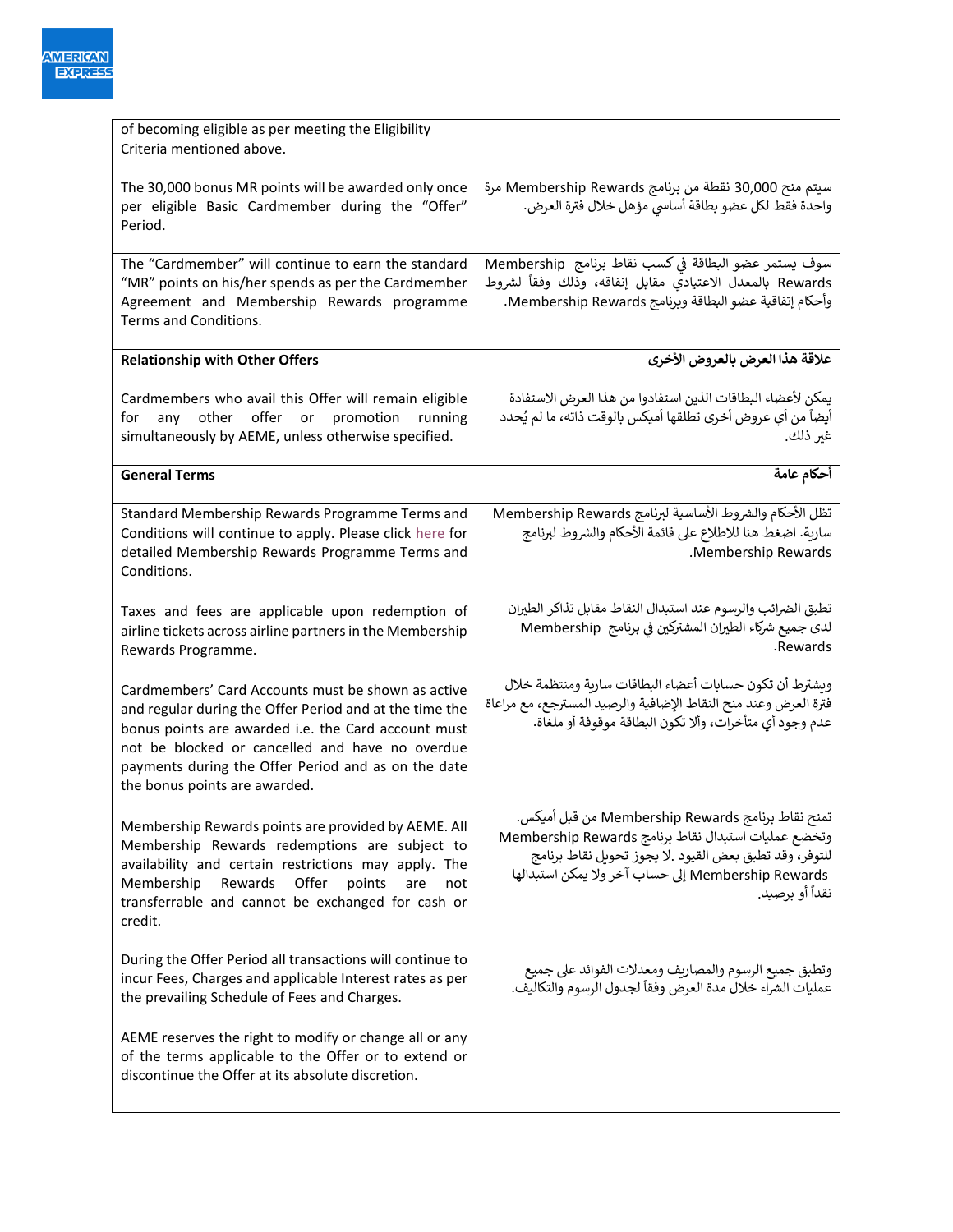The Terms and Conditions governing this Offer are in addition to and not in substitution of the Primary Cardmember Agreement Terms and Conditions governing Card usage. Cardmembers warrant that they have read these Terms and Conditions carefully and participate in this Offer willingly, available on the website at www.americanexpress.com.ae

All questions or disputes regarding eligibility for the Offer(s) or the bonus Membership Rewards points will be resolved by AEME in its sole discretion. AEME's decision on all matters relating to the Offer(s) shall be final, binding and conclusive.

AEME's failure to enforce any term or condition does not constitute a waiver of that term or condition by AEME.

AEME's obligations under this Offer(s) are subject to any restriction or limitation imposed by any regulatory, judicial or administrative authority with jurisdiction over AEME, and AEME will not be liable to the extent any decision, direction, order or determination by such body prohibits or restricts AEME's performance under or compliance with this Offer(s).

Cardmembers release and discharge AEME from any and all liability resulting from any unauthorized human intervention, or any other cause, including but not limited to malfunction of any computer component, software or communication line, any loss or absence of network communication, any faulty, incomplete or unintelligible transmissions which could limit the opportunity of any individual in getting the bonus points.

AEME reserves the right to request proof of identity. If the Cardmember refuses to provide any of the details requested without a good reason then he/she may not qualify for the Offer. If AEME becomes aware of any fraud, deceit, misconduct or similar action during or in relation to this Offer then AEME reserves the absolute right to exclude the Cardmember from the Offer and may revoke any acquired Offer points unless it is proven to the satisfaction of AEME, that he/she had no actual or imputed knowledge or participation in such fraud or deceit or similar action.

ولأميكس مطلق الحرية في تعديل أو تغيير بعض أو كل الشروط ي ن المطبقة على هذا العرض أو تمديد العرض أو وقفه في أي وقت. ي ن

.<br>تُكمّل الشروط والأحكام المطبقة على هذا العرض الشروط والأحكام ُ األساسية المطبقة عىل استخدام البطاقة وال تحل محلها. ويقر أعضاء ي ن البطاقة أنهم قرأوا هذه الشروط والأحكام قراءة وافية وأنهم يشتركون في هذا العرض بمحض إرادتهم. تتوفر الشروط والأحكام على www.americanexpress.com.ae

وتختص لأميكس وحدها بالفصل في جميع المنازعات والاعتراضات ن ر<br>المثارة حول التأهيل للاشتراك في العروض أو على النقاط الإضافية من ي ن برنامج Membership Rewards أو الرصيد المسترجع ويكون برتس المسامح المسائل المرتبطة المسار المرتبطة المساريح ويام<br>قرارها في جميع المسائل المرتبطة بهذه العروض نهائياً وملزماً. ن

عدم تنفيذ أميكس لأي بند من الشروط والأحكام لا يعنى تخليها عن ي هذا البند.

تخضع التزامات أميكس بهذه العروض لأي قيد أو شرط تفرضه أي هيئة رقابية أو قضائية أو إدارية مختصة تندرج أمريكان إكسربيس تحت صالحياتها، وال تتحمل أي مسؤولية إذا صدر قرار أو توجيه أو أمر من ر نتلك الهيئة يمنعها من أداء التزاماتها بموجب هذه العروض.

ي ن وبعفي أعضاء البطاقات شركة أميكس وببرؤون ذمتها من أي مسؤولية ررس أي اخب <sup>ي</sup> <sup>ر</sup> تنتج من اق ب غرب مضح به أو أي سبب آخر بما <sup>ف</sup> ذلك <sup>ن</sup> ي على سبيل المثال وليس الحصر أي ضرر يلحق بأي جزء من أجزاء الحاسوب أو الربامج أو خطوط االتصال أو فقد أو انقطاع لشبكات االتصال أو أي عيوب ف اسل ر عمليات الب أو عدم اكتمالها أو العجز ي ن عن قراءتها بما يقلل من فرص أي فرد في كسب النقاط الإضافية أو ن ر بور بور.<br>الرصيد المسترجع

ي وتحتفظ أميكس بالحق ف طلب إثبات الهوية. وإذا رفض عضو ن البطاقة تقديم تلك المعلومات دون سبب وجيه، سيتم استبعاده من العرض. وإذا اكتشفت أمريكان إكسربيس أي احتيال أو خداع أو خطأ أو ما شابه أثناء العرض أو في أي عمل يتصل به، فإن لها مطلق الحرية ي ن ي ن فى استبعاد عضو البطاقة المتورط فى هذا العمل من العرض ويجوز ي ن لها أن تلغ أي نقاط مكتسبة، إال إذا ثبت لها ثبوتا يتحقق معه ي ن قناعتها التامة أن عضو البطاقة لم يكن يعلم فعال ولم يكن من يشب <sup>ر</sup> المفروض عليه أن يعلم بهذا االحتيال أو الخداع ولم <sup>ك</sup> ً فعال فيه ولم يكن له يد في وقوعه.<br>-ن